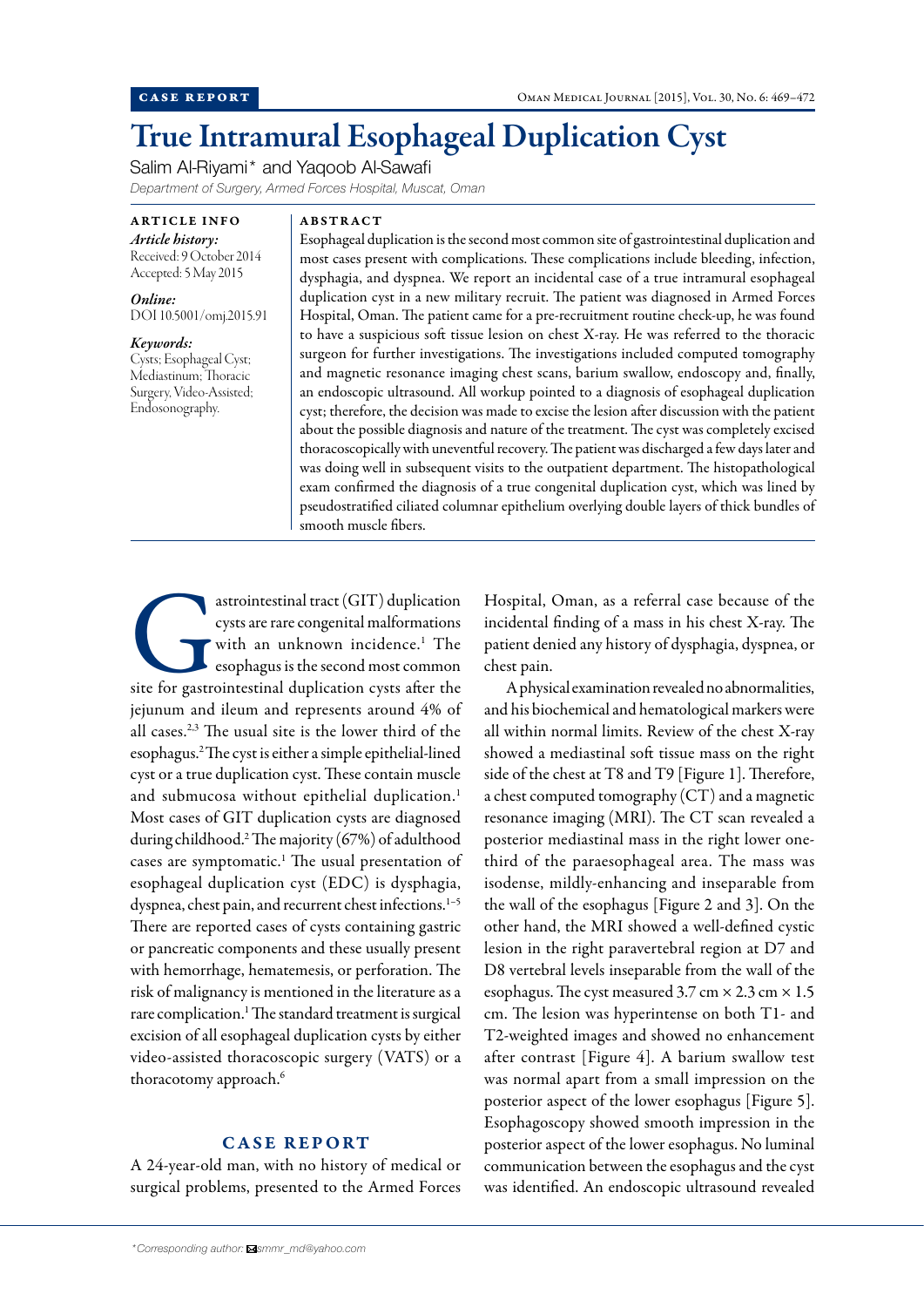

Figure 1: Chest X-ray revealed a mediastinal mass on the right side of the chest at T8 and T9.



Figure 2: Computed tomography of the chest showing the mediastinal mass.

an intramural esophageal cyst within the lower third of the esophagus. The findings were consistent with a congenital duplication cyst arising from the lower third of the esophagus. Therefore, the patient underwent a VATS excision of this esophageal cyst under general anesthesia, with left-sided doublelumen tube and single lung ventilation [Figures 6, 7, and 8]. The cyst was completely resected, the esophageal muscular layers preserved, and the esophageal mucosal integrity was maintained. The patient had an uneventful recovery after surgery and was discharged after five days. Histopathology examination showed the lining of the cyst wall by



Figure 3: Axial computed tomography of the chest showing the mediastinal mass.



Figure 4: Magnetic resonance imaging of the chest showing the mediastinal mass.

flattened and pseudostratified ciliated columnar epithelium overlying double layers of thick bundles of smooth muscle fibers. This finding supports the diagnosis of developmental esophageal duplication cyst [Figure 9]. The patient remained well on followup visits.

## DISCUSSION

Foregut duplications are cystic lesions that develop from the primitive esophagus during embryogenesis between the fourth and eighth week of gestation. However, the etiology of this condition is not fully

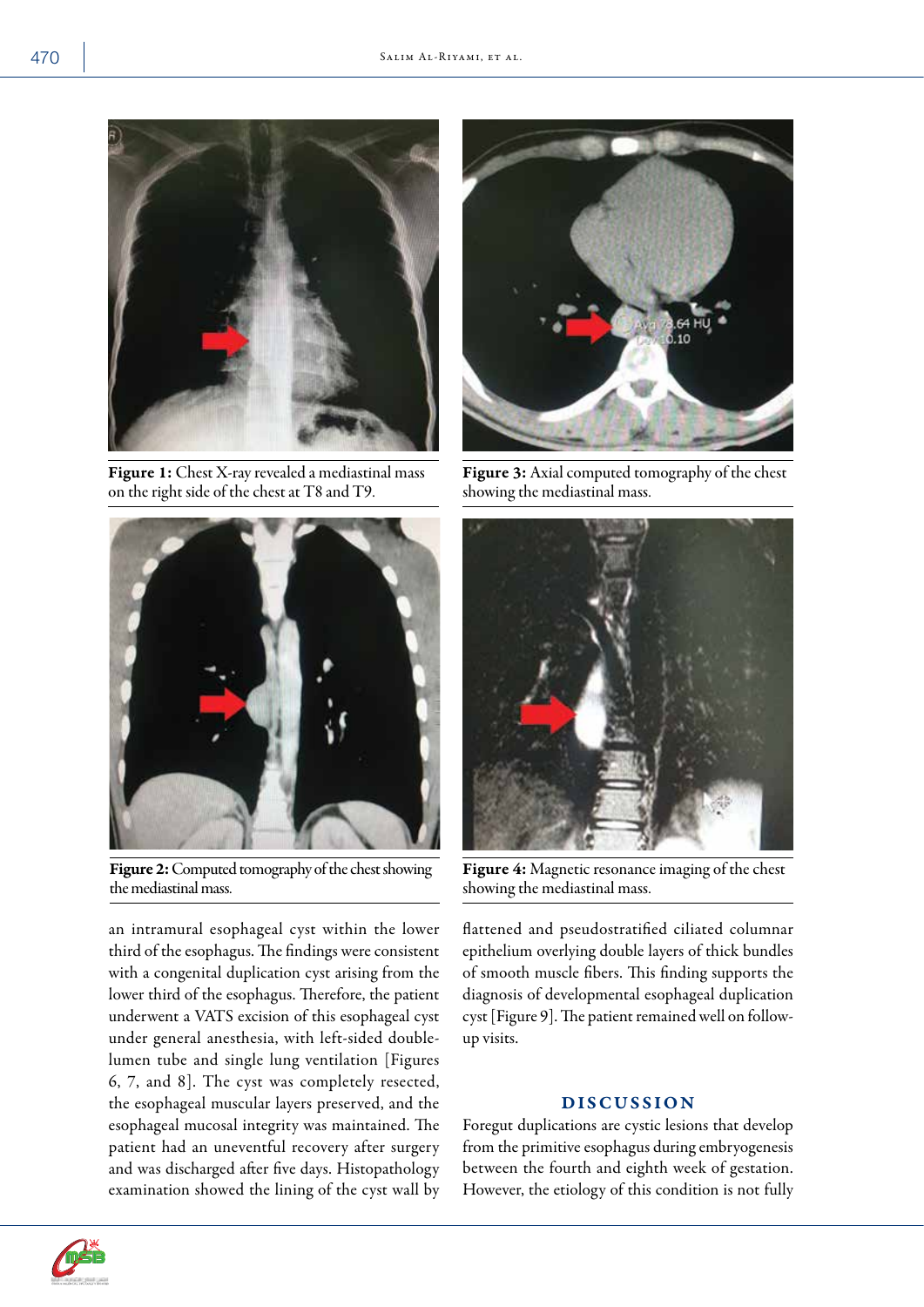

Figure 5: Barium swallow revealed filling defect in the lower third of the esophagus.



Figure 6: Thoracoscopic view of the esophageal cyst.

understood.4 Bronchogenic-type cysts are more common than esophageal duplication cysts and their incidences are around 40–60% and 5–10% of mediastinal cystic lesions, respectively.7

The presentation of this condition in adults is usually with complications, but it can also be diagnosed incidentally on routine imaging of the chest.7,8 Whenever a mediastinal mass is suspected, a CT scan should be done to delineate posterior mediastinal lesions and to distinguish between the esophageal or bronchogenic origin of the cyst. Additionally, it is important to differentiate foregut lesions from other mediastinal lesions such as hydatid cysts, Mullerian cysts, bronchogenic cysts, pericardial



Figure 7: Video-assisted thoracoscopic surgery dissection of the esophageal cyst.



Figure 8: Dissection after aspiration of the cyst.

cysts, or cystic degeneration of mediastinal tumors like leiomyoma of the esophagus.<sup>3,7</sup> However, when a neurenteric lesion is suspected an MRI would be helpful to detect vertebral and intraspinal anomalies and, therefore, would be the diagnostic investigation of choice. Endoscopic ultrasound (EUS) is also widely used in diagnosing and further characterizing mediastinal masses. EUS is used to differentiate esophageal lesions from bronchogenic lesions in one of three ways; proximity to the esophagus, absence of cartilage, and the presence of a double muscle layer covering the cyst.<sup>5</sup> Furthermore, EUS is a useful tool for differentiating between cystic and solid esophageal lesions like esophageal leiomyoma, which